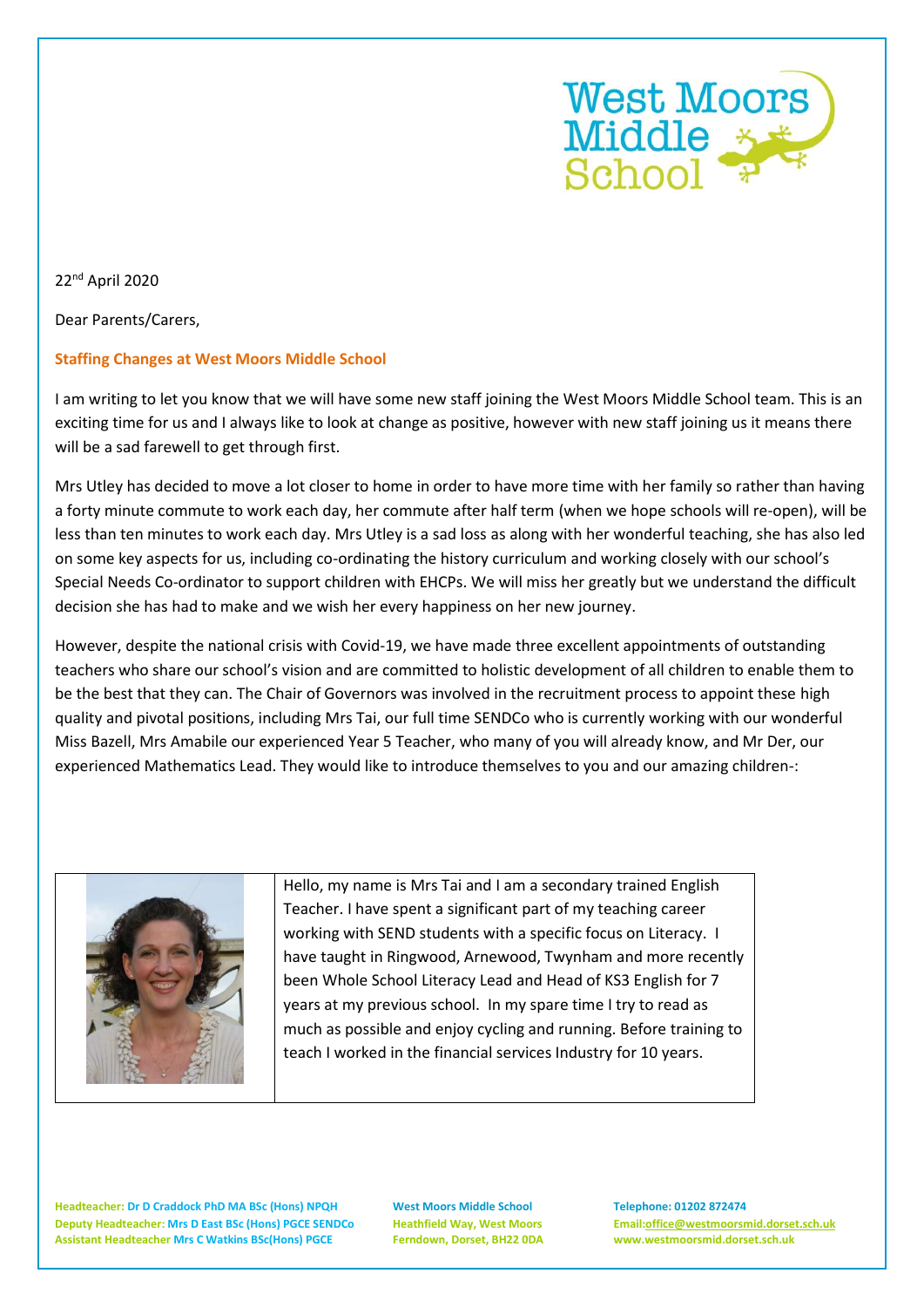

| Hello, my name is Mr Dér and I have been teaching Mathematics<br>for the past 30 years, from Year 3 up to A-level. I have been Head<br>of Mathematics at a large comprehensive secondary school, a<br>primary school and several middle schools here in Dorset. I think<br>middle schools are great; stimulating, caring, inspiring at a child's<br>key developmental age.<br>Recently the Easter bunny has enthused me to take on a new<br>mission to teach at West Moors Middle school, rescuing children<br>from a lifetime phobia of maths. So here I am and no children!<br>When school resumes I shall be the Maths lead, preparing pupils<br>for the exciting and demanding challenges of mathematics. My<br>aims for each child are to develop their:<br>Success in school and in life skills<br>Excitement about mathematics and prepare them for the<br>future(both in a practical sense and in their school life)<br>Self-confidence (independently and as a team)<br>I would love the pupils to appreciate that Mathematics is a<br>human activity, a social phenomenon, a set of methods used to<br>help illuminate the world. I will do my best to inspire them and<br>provide a foundation in which that can take-off from at their next<br>school to "infinity and beyond" (to quote Buzz Lightyear). I look<br>forward to meeting you all. |
|-------------------------------------------------------------------------------------------------------------------------------------------------------------------------------------------------------------------------------------------------------------------------------------------------------------------------------------------------------------------------------------------------------------------------------------------------------------------------------------------------------------------------------------------------------------------------------------------------------------------------------------------------------------------------------------------------------------------------------------------------------------------------------------------------------------------------------------------------------------------------------------------------------------------------------------------------------------------------------------------------------------------------------------------------------------------------------------------------------------------------------------------------------------------------------------------------------------------------------------------------------------------------------------------------------------------------------------------------------------|
| Hello, I would like to take this opportunity to introduce myself. My<br>name is Mrs Amabile and I have been a Primary School Teacher for<br>the last 21 years. Some of you may already be familiar with my<br>name, as for part of my career, I previously worked as Deputy<br>Head and teacher at Oakhurst Community First School. I have 2<br>sons, aged 15 and 12, and together we enjoy swimming, cycling<br>and cooking. Our favourite places to visit are our beautiful local<br>beaches and the New Forest. I have been lucky enough to have<br>been on some exciting adventures including: completing a<br>challenge for a charity, where I swam from Bournemouth to<br>Boscombe Pier, and I have climbed Mount Vesuvius. I am<br>extremely excited about working within West Moors Middle<br>School, to be back in your local community! I am really looking<br>forward to getting to know you all, and especially getting to use<br>the cooking and sewing facilities you have on offer! I hope that<br>you are all keeping well and safe and I look forward to meeting<br>you soon.                                                                                                                                                                                                                                                              |

**Headteacher: Dr D Craddock PhD MA BSc (Hons) NPQH West Moors Middle School Telephone: 01202 872474 Deputy Headteacher: Mrs D East BSc (Hons) PGCE SENDCo Heathfield Way, West Moors Email[:office@westmoorsmid.dorset.sch.uk](mailto:office@westmoorsmid.dorset.sch.uk) Assistant Headteacher Mrs C Watkins BSc(Hons) PGCE Ferndown, Dorset, BH22 0DA www.westmoorsmid.dorset.sch.uk**